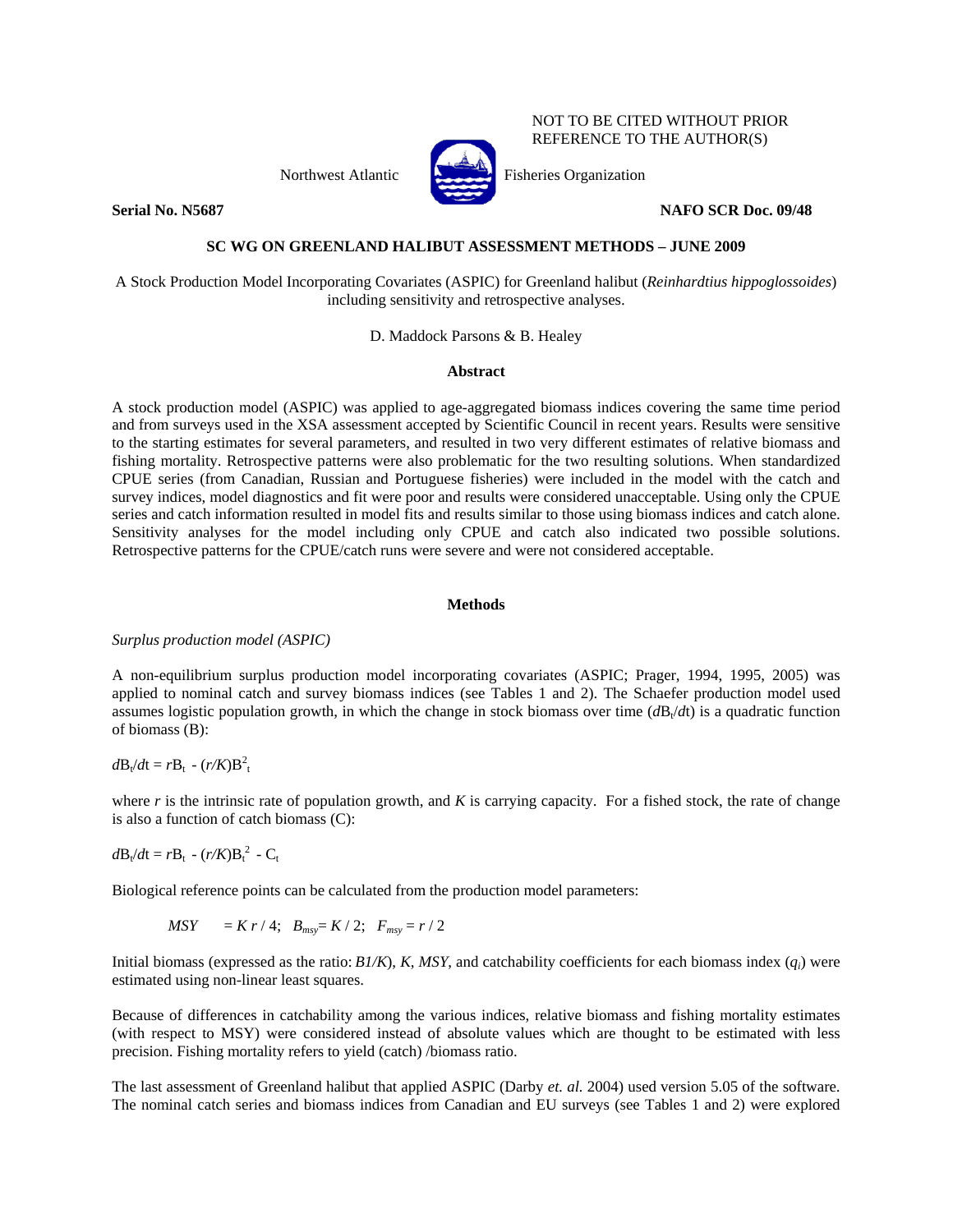from two time periods (1960-2003 and 1975-2003). A new version of ASPIC (version 5.33) was available for the current investigation, and to compare versions, indices similar to those from Darby *et. al.* (2004) were used in the new version and results compared. This comparison run used indices from the same surveys and time periods as those used in Darby *et. al.* (2004) formulation 2. Survey series were not identical, however; in the current investigations the EU 3M survey revised data were used (González Troncoso and Casas, 2005) and the Canadian 2J3K Engel series was used in place of the 2J3K Campelen equivalent series (1978-1994).

Survey biomass indices and catch series were updated to include data to 2007 and ASPIC (version 5.33) was run with the updated information using the same input indices as the comparison run (labeled "Rerun updated to 2007" in the plots and figures). Two additional runs omitted the Canadian Fall Engel series and used two time series of catch: Run 1 used catch from 1960-2007 and Run 2 used catch from 1975-2007. Run 2 is most similar to the last accepted XSA analysis (Healey and Mahé, 2008), with the caveat that the XSA is fitted to age disaggregated mean number per tow indices and ASPIC is fitted to biomass indices.

The model requires starting estimates for several parameters and Prager (2005) suggests testing the sensitivity of the model to those. Initial values for MSY, B1/K and the random number seed were varied and results examined. Retrospective analyses for various model runs were also conducted by dropping the terminal year of data from each series and running the model again, removing a total of five years in succession from the catch and survey data series.

Standardized CPUE series that were modeled using depth and year interactions (Rademeyer, pers. comm.), were available for input into the stock production model. (see Table 8). These CPUE series were used as input to ASPIC with the nominal catch series (1975-2007) alone and also as additional tuning series to those included in the accepted XSA model (i.e. Run 2).

### **Results**

In order to evaluate potential differences in results and model fit from ASPIC version 5.05 and 5.33, the previous ASPIC analysis (labeled "SCR 04/55" in plots and figures) was compared with a run in the newest available version of the program ("SCR 04/55 rerun v5.33"). Even with the slight differences in the series used (revised EU 3M survey data and Engel data (1978-1994) for the Canadian Fall 2J3K survey were used in the v5.33 comparison run), parameter estimates and model diagnostics were not appreciably different between the two versions of ASPIC (Table 3). Estimates of relative biomass and fishing mortality were also alike (Fig. 1). All further analyses were produced using version 5.33 of ASPIC.

The rerun of SCR 04/55 (formulation 2) updated to include data to 2007 gave similar parameter estimates and model fit (Table 3) as the model run repeating the SCR 04/55 formulation 2 in ASPIC version 5.33. Differences in relative biomass and fishing mortality (SCR 04/55 rerun v5.33 compared to SCR 04/55 1960-2007 in Figure 2). Differences in the early part of the time period are likely due to estimation difficulties given that the data series used do not precede 1978 and only catch is available to compute biomass and fishing mortality. The trend in relative biomass and fishing mortality in the most recent years (2000-2007) was quite different in the updated rerun, and indicated lower relative fishing mortality and higher relative biomass than those resulting from data series ending in 2003. These results are consistent with the retrospective patterns in the XSA assessment (Healey and Mahé, 2008).

Further analyses were then conducted dropping out the Canadian Fall Engel data series to more closely approximate the 2008 XSA formulation. Two different time series of catch and survey indices were considered: Run 1 used catch from 1960-2007 and Run 2 used catch from 1975 onwards. Run 2 most closely matched the model set up used in the last accepted XSA model (Healey and Mahé, 2008), with catch and survey indices from the same periods. Runs 1 and 2 had nearly identical parameter estimates and model fit diagnostics (Table 3), but the population trajectories were somewhat dissimilar prior to 1990. Post 1990, both runs had nearly identical results for relative biomass and fishing mortality. Compared to the rerun of the 2004 ASPIC analysis of Darby et al., estimates of *Bmsy*, carrying capacity (*K*), and estimated yield at equilibrium ("*Ye*" in Table 3) were higher and model fit diagnostics were slightly better. Figures 3- 5 show the observed and predicted biomass indices and also residuals for Runs 1 and 2. For both model runs, there were patterns in the residuals from all series, most of which are not severe.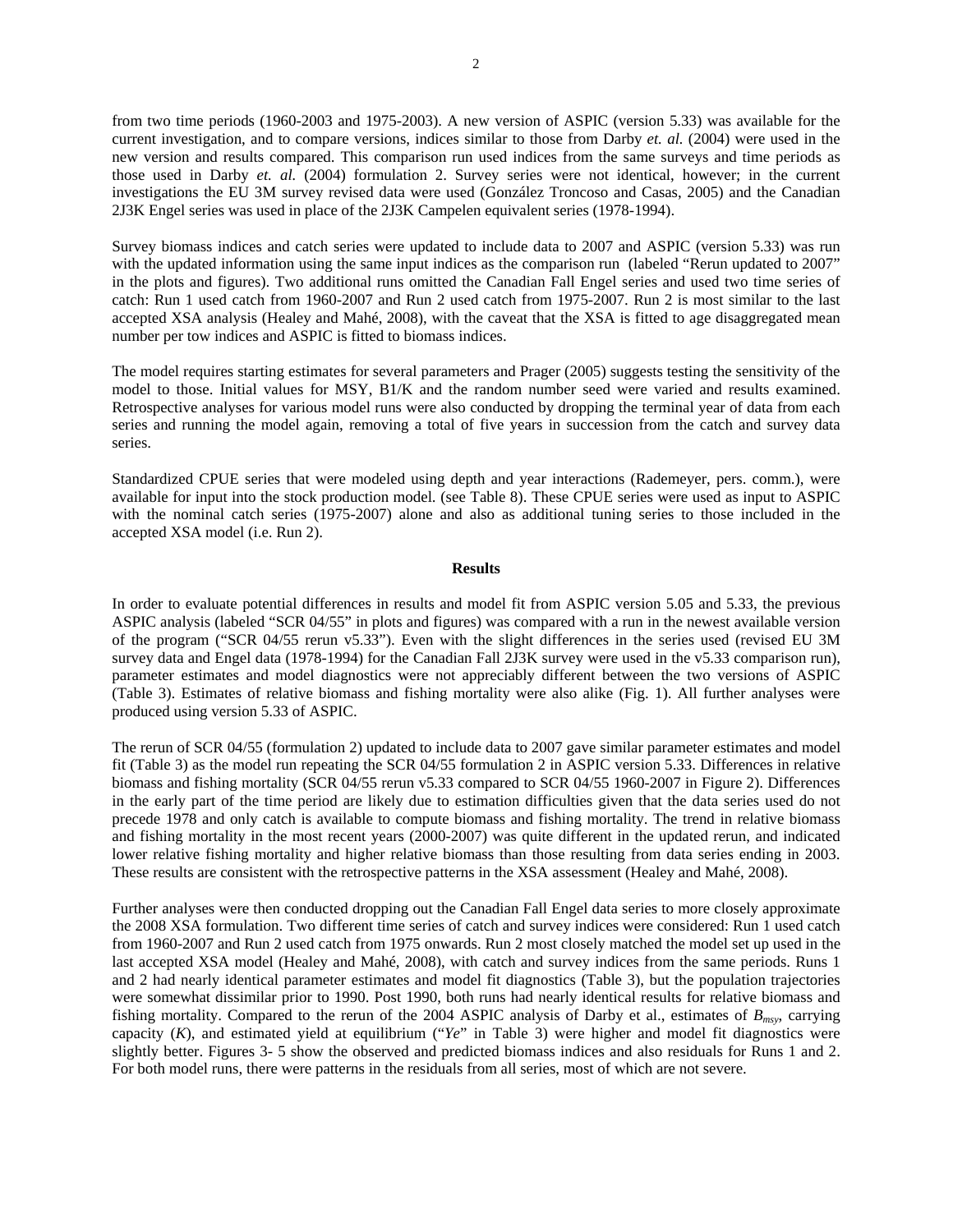Sensitivity analyses for both Run 1 (Table 4) and Run 2 (Table 5) were conducted by varying starting values for several parameters, as suggested by Prager (2005). Both model runs were sensitive to the starting values for K, MSY, and the random number seed (required by ASPIC to generate random number sequences used in fitting). Two sets of solutions were obtained for both data sets, each of which are hereafter referred to as Solution A and Solution B (see Tables 4 and 5, Figures 6 and 7). Both solution sets A and B had parameter estimates and model fit that were nearly identical for both Run 1 and Run 2. Runs that produced Solution B had slightly higher mean squared error (MSE), higher total objective function, and lower  $R^2$  value for each series in both Run 1 and Run 2, suggesting worse model fit. Given the catch history and survey trends for this stock, Solution A was considered to be the more reasonable representation, while relative fishing mortality and relative biomass trends (Figs. 6 and 7) for Solution B were not considered realistic. Prager (2005) states that substantially different results indicate a local minimum in one solution. Increasing the number of restarts (a suggested way to resolve the problem) did not remove this sensitivity. Results that are not repeatable (within a few percent) when the random number seed is varied indicate a fitting failure and results should not be considered valid estimates (Prager, 2005).

Retrospective patterns were evident in both Run 1 and Run 2 (Solution A; Tables 6 and 7, Figs. 8 and 9). The initial conditions that resulted in Solution B were then examined for retrospective trends and patterns are also evident (Figure 10).

Standardized commercial CPUE series from Canada ( Divs. 2HJ3K), Spain (Divs. 3MNO) and Portugal (Divs. 3LMNO) were modeled using depth and year interactions (Rademeyer, pers comm; see Table 8). These series, and others used in other model setups, were scaled to the series mean and plotted in Figure 11.

When the CPUE series were added to the ASPIC model setup for Run 2 as additional tuning indices, there were very poor or negative correlations between indices (Table 9). Model fit indicators were also poor.

CPUE indices used on their own to condition catch (1975-2007) in ASPIC produced parameter estimates and population trajectory similar to those of Run 2 (Table 10 and Figure 12). From 1998 onward, though, relative biomass was estimated to increase more quickly (and relative F declined more quickly) in the CPUE/catch run than in Run 2. This model setup was also sensitive to starting estimates; 2 solutions resulted when the starting estimate of MSY was varied (Table 10 and Figure 13). Severe retrospective patterns were seen in both solutions. The retrospective pattern for the CPUE/catch run (solution A) is plotted in Figure 14.

### **Conclusions**

Given that there were model fit issues within all of the datasets considered, with sensitivity to starting estimates of some parameters and the random number seed, as well as retrospective patterns with all model specifications, ASPIC does not appear to model the data well. Parameter estimates (including biomass, fishing mortality, MSY) resulting from these runs, are therefore, considered unreliable.

### **References**

DARBY, C.D., B. P. HEALEY, AND J.-C. MAHÉ. 2004. Greenland halibut (*Reinhardtius hippoglossoides*) in Subarea 2 + Divisions 3KLMNO: an assessment of stock status based upon XSA, ADAPT and ASPIC analyses with stochastic projections of potential stock dynamics. NAFO SCR Doc. 04/55. Ser. No. N5008.

GONZÁLEZ TRONCOSO, D. and CASAS, J.M. 2005. Calculation of the Calibration Factors from the Comparative Experience between the R/V Cornide de Saavedra and the R/V Vizconde de Eza in Flemish Cap in 2003 and 2004. SCR Doc. 05/29. Ser. No. N5115.

PRAGER, M. H. 2005. Users manual for ASPIC: a stock-production model incorporating covariates (ver. 5) and auxillary programs. *Beaufort Lab. Doc*., No. BL-2004-01.

HEALEY, B. P., and J.-C. MAHÉ. 2008. An assessment of Greenland halibut (*Reinhardtius hippoglossoides*) in NAFO Subarea 2 and Divisions 3KLMNO. NAFO SCR Doc. 08/48. Ser. No. 5550.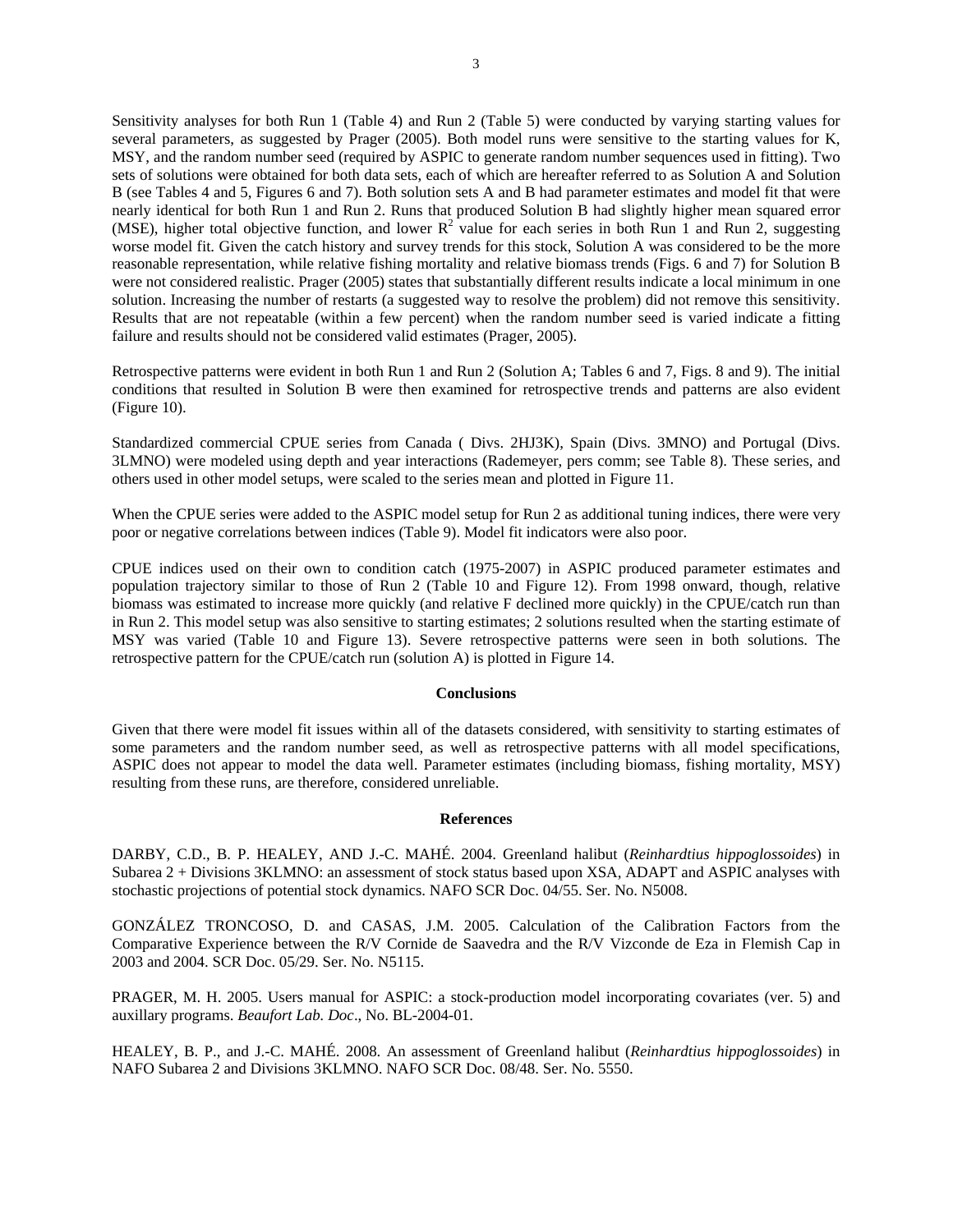|                               |                       |                 | Rerun updated to |           |           |
|-------------------------------|-----------------------|-----------------|------------------|-----------|-----------|
|                               | SCR 04/55             | Rerun SCR 04/55 | 2007             | Run 1     | Run 2     |
| <b>ASPIC</b> version          | 5.05                  | 5.33            | 5.33             | 5.33      | 5.33      |
| Catch data                    | 1960-2003             | 1960-2003       | 1960-2007        | 1960-2007 | 1975-2007 |
|                               | 1978-1994             | 1978-1994       | 1978-1994        |           |           |
| Canadian 2J3K Fall Engel      | (Campelen equivalent) | (Engel)         | (Engel)          |           |           |
| Canadian 2J3K Fall (Campelen) | 1995-2003             | 1995-2003       | 1995-2007        | 1995-2007 | 1995-2007 |
|                               | 1995-2003             | 1995-2003       | 1995-2007        | 1995-2007 | 1995-2007 |
| <b>EU 3M</b>                  | unrevised             | revised         | revised          | revised   | revised   |
| Canadian Spring 3LNO          | 1996-2003             | 1996-2003       | 1996-2007        | 1996-2007 | 1996-2007 |

Table 1. Input series to ASPIC runs for Greenland halibut.

Table 2. Input series to ASPIC version 5.33. Note that the ASPIC run in SCR 04/55 used unrevised EU survey data and 2J3K Campelen equivalent data in place of the 2J3K Engel series below. Run 1 used catch 1960-2007 while Run 2 used catch 1975-2007.

|      |                  | <b>Canadian Surveys</b> |            |               |       |
|------|------------------|-------------------------|------------|---------------|-------|
|      | Landings (000 t) | 2J3K Campelen           | 2J3K Engel | 3LNO Campelen | EU 3M |
| 1960 | 0.66             |                         |            |               |       |
| 1961 | 0.74             |                         |            |               |       |
| 1962 | 0.59             |                         |            |               |       |
| 1963 | 1.62             |                         |            |               |       |
| 1964 | 4.25             |                         |            |               |       |
| 1965 | 10.07            |                         |            |               |       |
| 1966 | 19.28            |                         |            |               |       |
| 1967 | 26.53            |                         |            |               |       |
| 1968 | 32.39            |                         |            |               |       |
| 1969 | 37.24            |                         |            |               |       |
| 1970 | 36.23            |                         |            |               |       |
| 1971 | 24.83            |                         |            |               |       |
| 1972 | 27.68            |                         |            |               |       |
| 1973 | 29.11            |                         |            |               |       |
| 1974 | 27.59            |                         |            |               |       |
| 1975 | 28.81            |                         |            |               |       |
| 1976 | 24.61            |                         |            |               |       |
| 1977 | 32.05            |                         |            |               |       |
| 1978 | 39.07            |                         | 184.32     |               |       |
| 1979 | 34.10            |                         | 133.32     |               |       |
| 1980 | 32.87            |                         | 145.23     |               |       |
| 1981 | 30.75            |                         | 154.76     |               |       |
| 1982 | 26.28            |                         | 175.18     |               |       |
| 1983 | 27.86            |                         | 176.48     |               |       |
| 1984 | 26.71            |                         | 193.06     |               |       |
| 1985 | 20.35            |                         | 141.51     |               |       |
| 1986 | 17.98            |                         | 184.09     |               |       |
| 1987 | 32.44            |                         | 127.31     |               |       |
| 1988 | 19.22            |                         | 103.80     |               |       |
| 1989 | 20.03            |                         | 111.38     |               |       |
| 1990 | 47.45            |                         | 97.66      |               |       |
| 1991 | 65.01            |                         | 47.28      |               |       |
| 1992 | 63.19            |                         | 29.33      |               |       |
| 1993 | 62.46            |                         | 46.04      |               |       |
| 1994 | 51.03            |                         | 33.00      |               |       |
| 1995 | 15.27            | $\star$                 |            |               | 13.52 |
| 1996 | 18.84            | 21.58                   |            | 1.53          | 14.42 |
| 1997 | 19.86            | 24.80                   |            | 2.46          | 20.01 |
| 1998 | 19.95            | 23.83                   |            | 4.56          | 30.13 |
| 1999 | 24.23            | 32.48                   |            | 2.81          | 26.37 |
| 2000 | 34.18            | 23.89                   |            | 3.04          | 21.08 |
| 2001 | 38.23            | 22.69                   |            | 1.46          | 17.25 |
| 2002 | 34.06            | 14.07                   |            | 0.72          | 15.05 |
| 2003 | 35.15            | 15.30                   |            | 1.45          | 7.73  |
| 2004 | 25.49            | 17.45                   |            | 1.12          | 15.28 |
| 2005 | 23.26            | 20.30                   |            | 1.67          | 14.55 |
| 2006 | 23.53            | 25.73                   |            | $\star$       | 14.56 |
| 2007 | 22.75            | 29.12                   |            | 3.03          | 16.22 |

 $\star$  omitted from the time series due to incomplete coverage.

Table 3. ASPIC Parameter estimates and model diagnostics for Greenland Halibut datasets considered.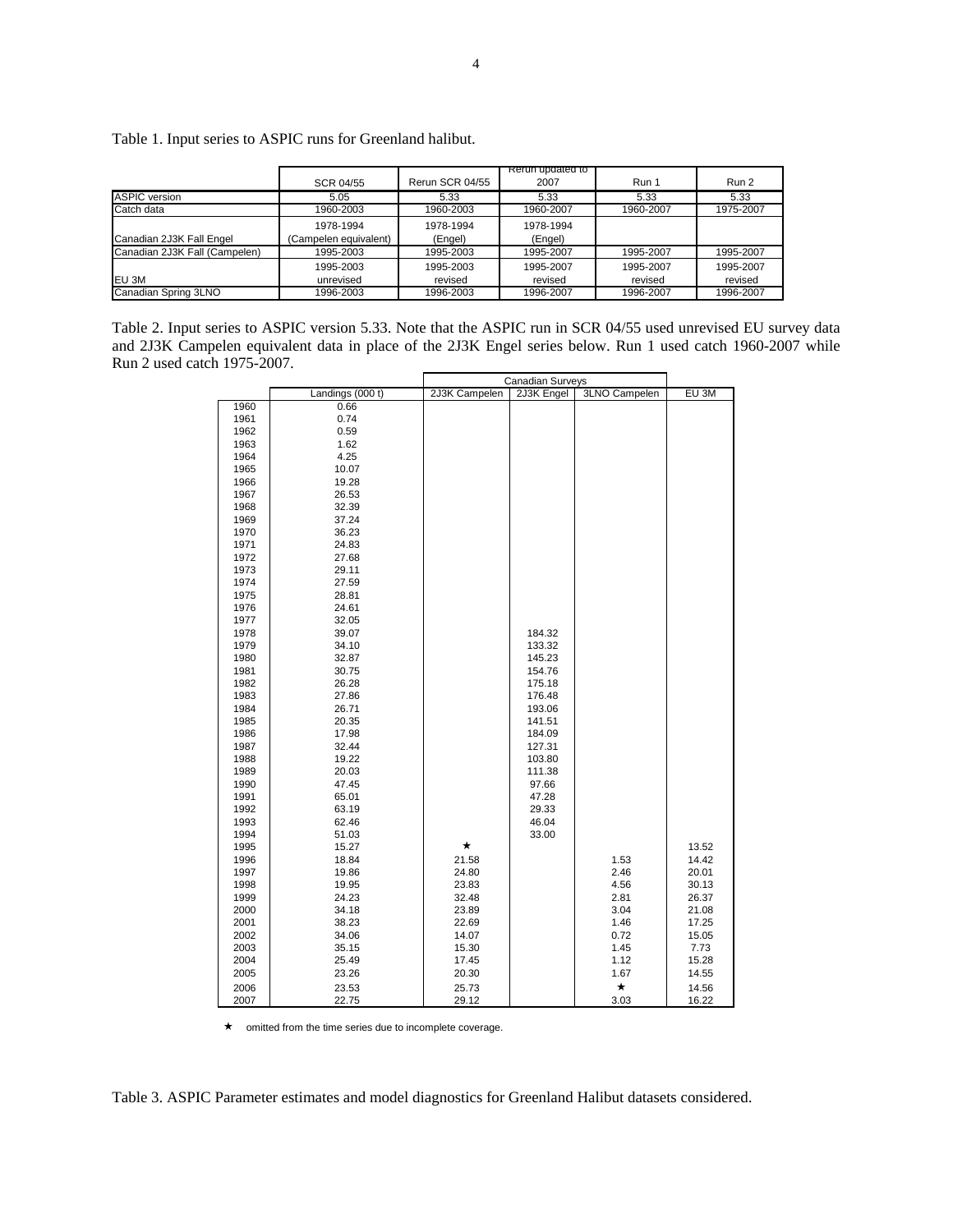|                                       | SCR 04/55   | Rerun SCR   | Rerun updated to Run 1(1960- Run 2 (1975- |        |        |
|---------------------------------------|-------------|-------------|-------------------------------------------|--------|--------|
|                                       | ASPIC v5.05 | 04/55 v5.33 | 2007 (v5.33)                              | 2007)  | 2007)  |
| <b>Bmsy</b>                           | 124.80      | 107.00      | 103.90                                    | 136.50 | 136.30 |
| Fmsy                                  | 0.27        | 0.34        | 0.35                                      | 0.24   | 0.24   |
| <b>MSY</b>                            | 33.49       | 35.97       | 36.60                                     | 32.70  | 32.45  |
| ΙK                                    | 249.50      | 214.00      | 207.80                                    | 273.00 | 272.60 |
| <b>B/Bmsy</b>                         | 0.23        | 0.21        | 0.57                                      | 0.60   | 0.60   |
| F/Fmsy                                | 3.52        | 3.40        | 1.14                                      | 1.19   | 1.19   |
| Y(Fmsy)                               | 7.85        | 7.73        | 21.03                                     | 19.58  | 19.62  |
| Ye                                    | 13.86       | 13.79       | 29.98                                     | 27.43  | 27.38  |
| B <sub>1</sub> /K                     | 1.00        | 0.87        | 0.21                                      | 1.00   | 1.01   |
| q (FC/Engel)                          | 0.16        | 0.79        | 0.81                                      |        |        |
| q (FC/EU 3M)                          |             |             |                                           | 0.20   | 0.20   |
| q (2J3K Fall)                         | 0.34        | 0.44        | 0.40                                      | 0.27   | 0.26   |
| $q$ (EU 3M)                           | 0.18        | 0.36        | 0.31                                      |        |        |
| q (Spring 3LNO)                       | 0.03        | 0.04        | 0.04                                      | 0.02   | 0.02   |
| R2 FC/Engel                           | 0.36        | 0.37        | 0.38                                      |        |        |
| R <sub>2</sub> FC/EU 3M               |             |             |                                           | 0.36   | 0.36   |
| R <sub>2</sub> 2J <sub>3</sub> K Fall | 0.67        | 0.68        | 0.51                                      | 0.37   | 0.37   |
| IR2 EU 3M                             | 0.59        | 0.61        | 0.27                                      |        |        |
| R <sub>2</sub> Spring 3LNO            | 0.27        | 0.24        | 0.09                                      | 0.11   | 0.11   |
| <b>Tot Obj Function</b>               | 4.13        | 5.42        | 6.90                                      | 3.72   | 3.72   |
| <b>MSE</b>                            | 0.11        | 0.15        | 0.15                                      | 0.12   | 0.12   |
| restarts                              | 5           | 6           | 317                                       | 11     | 18     |

Note: The ASPIC run in SCR 04/55 used unrevised data for the EU survey and for the Canadian Fall survey (Engel trawl unconverted). All other runs used revised EU data and Campelen converted data.

Table 4. ASPIC Run 1 model sensitivity to starting estimates of B1/K, K, and MSY and to the random number seed.

|                            |        |          |           |                             |        |        |                |               |                | random  | random         |
|----------------------------|--------|----------|-----------|-----------------------------|--------|--------|----------------|---------------|----------------|---------|----------------|
| var                        | Run 1  | B1/K 0.5 | B1/K 0.75 | K 100                       | K 200  | K 300  | <b>MSY 20*</b> | <b>MSY 40</b> | <b>MSY 50*</b> | 1845273 | 5706844*       |
| Bmsy                       | 136.50 | 136.40   | 136.50    | 136.50                      | 136.50 | 136.50 | 65.37          | 136.50        | 65.36          | 136.50  | 65.53          |
| Fmsy                       | 0.24   | 0.24     | 0.24      | 0.24                        | 0.24   | 0.24   | 0.79           | 0.24          | 0.79           | 0.24    | 0.79           |
| <b>MSY</b>                 | 32.70  | 32.71    | 32.71     | 32.70                       | 32.70  | 32.70  | 51.72          | 32.70         | 51.72          | 32.70   | 51.72          |
| lκ                         | 273.00 | 272.90   |           | 272.90 272.90 272.90 272.90 |        |        | 130.70         | 272.90        | 130.70         | 272.90  | 131.10         |
| B/Bmsy                     | 0.60   | 0.60     | 0.60      | 0.60                        | 0.60   | 0.60   | 1.74           | 0.60          | 1.74           | 0.60    | 1.74           |
| F/Fmsy                     | 1.19   | 1.19     | 1.19      | 1.19                        | 1.19   | 1.19   | 0.25           | 1.19          | 0.25           | 1.19    | 0.25           |
| Y(Fmsy)                    | 19.58  | 19.58    | 19.58     | 19.58                       | 19.58  | 19.58  | 90.16          | 19.58         | 90.15          | 19.58   | 90.14          |
| Ye                         | 27.43  | 27.44    | 27.44     | 27.44                       | 27.44  | 27.44  | 23.16          | 27.44         | 23.18          | 27.44   | 23.17          |
| B1/K                       | 1.00   | 0.49     | 0.75      | 0.80                        | 0.98   | 1.00   | 0.46           | 0.94          | 1.00           | 0.80    | 0.90           |
| q (FC/EU 3M)               | 0.20   | 0.20     | 0.20      | 0.20                        | 0.20   | 0.20   | 0.16           | 0.20          | 0.16           | 0.20    | 0.16           |
| q (2J3K Fall)              | 0.27   | 0.27     | 0.27      | 0.27                        | 0.27   | 0.27   | 0.20           | 0.27          | 0.20           | 0.27    | 0.20           |
| q (Spring 3LNO)            | 0.02   | 0.02     | 0.02      | 0.02                        | 0.02   | 0.02   | 0.02           | 0.02          | 0.02           | 0.02    | 0.02           |
| R2 FC/EU 3M                | 0.36   | 0.36     | 0.36      | 0.36                        | 0.36   | 0.36   | 0.17           | 0.36          | 0.17           | 0.36    | 0.17           |
| R2 2J3K Fall               | 0.37   | 0.37     | 0.37      | 0.37                        | 0.37   | 0.37   | 0.21           | 0.37          | 0.21           | 0.37    | 0.21           |
| R <sub>2</sub> Spring 3LNO | 0.11   | 0.11     | 0.11      | 0.11                        | 0.11   | 0.11   | 0.07           | 0.11          | 0.07           | 0.11    | 0.07           |
| <b>Tot Obj Function</b>    | 3.72   | 3.73     | 3.73      | 3.73                        | 3.73   | 3.73   | 4.12           | 3.73          | 4.12           | 3.73    | 4.12           |
| <b>MSE</b>                 | 0.12   | 0.12     | 0.12      | 0.12                        | 0.12   | 0.12   | 0.14           | 0.12          | 0.14           | 0.12    | 0.14           |
| restarts                   | 11     | 5        | 4         | 5                           | 4      | 6      | 6              | 4             | 4              | 4       | 5 <sub>5</sub> |

Note: Run 1 had starting estimates for B1/K=1, K=250 and MSY=35, and the random number seed was 3941285.

\* Results are sensitive to starting values and yield two solutions: Solution A results from most starting values while solution B is shown in the shaded columns.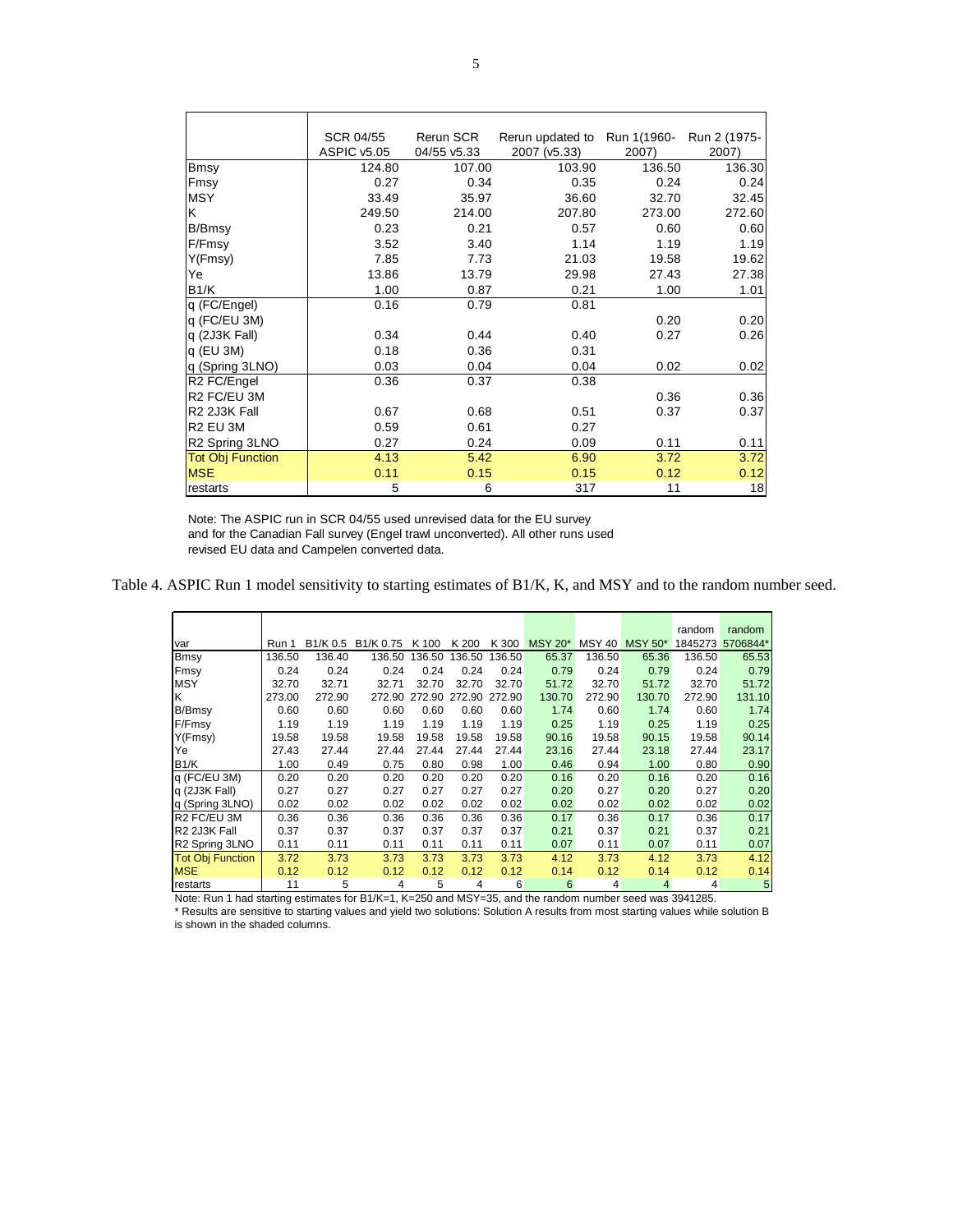|                            |        |        |                  |                         |               |                            |                |        |                    | random | random        | random   | random   |
|----------------------------|--------|--------|------------------|-------------------------|---------------|----------------------------|----------------|--------|--------------------|--------|---------------|----------|----------|
| <b>var</b>                 | Run 2  |        | B1/K0.5 B1/K0.75 | K100*                   | K200          | K300                       |                |        | MSY20 MSY40 MSY50* | 142872 | 4298333       | 5000000* | 5706844* |
| Bmsy                       | 136.30 | 136.30 | 136.40           | 65.53                   | 136.40        | 136.30                     | 136.40         | 136.40 | 65.53              | 136.30 | 136.40        | 65.53    | 65.54    |
| Fmsy                       | 0.24   | 0.24   | 0.24             | 0.79                    | 0.24          | 0.24                       | 0.24           | 0.24   | 0.79               | 0.24   | 0.24          | 0.79     | 0.79     |
| <b>IMSY</b>                | 32.45  | 32.45  | 32.45            | 51.72                   | 32.45         | 32.45                      | 32.45          | 32.45  | 51.72              | 32.45  | 32.44         | 51.72    | 51.72    |
| lκ                         | 272.60 | 272.60 | 272.70           |                         | 131.10 272.70 | 272.70                     | 272.70         | 272.70 | 131.10             | 272.70 | 272.80        | 131.10   | 131.20   |
| <b>B/Bmsy</b>              | 0.60   | 0.60   | 0.60             | 1.74                    | 0.60          | 0.60                       | 0.60           | 0.60   | 1.74               | 0.60   | 0.60          | 1.74     | 1.74     |
| F/Fmsy                     | 1.19   | 1.19   | 1.19             | 0.25                    | 1.19          | 1.19                       | 1.19           | 1.19   | 0.25               | 1.19   | 1.19          | 0.25     | 0.25     |
| Y(Fmsy)                    | 19.62  | 19.62  | 19.62            | 90.15                   | 19.62         | 19.62                      | 19.62          | 19.62  | 90.15              | 19.62  | 19.62         | 90.15    | 90.14    |
| Ye                         | 27.38  | 27.38  | 27.37            | 23.17                   | 27.37         | 27.38                      | 27.37          | 27.37  | 23.17              | 27.38  | 27.37         | 23.17    | 23.17    |
| B <sub>1</sub> /K          | 1.01   | 1.01   | 1.01             | 0.61                    | 1.01          | 1.01                       | 1.01           | 1.01   | 0.91               | 1.01   | 1.01          | 0.71     | 0.97     |
| q (FC/EU 3M)               | 0.20   | 0.20   | 0.20             | 0.16                    | 0.20          | 0.20                       | 0.20           | 0.20   | 0.16               | 0.20   | 0.20          | 0.16     | 0.16     |
| q (2J3K Fall)              | 0.26   | 0.26   | 0.26             | 0.20                    | 0.26          | 0.26                       | 0.26           | 0.26   | 0.20               | 0.26   | 0.26          | 0.20     | 0.20     |
| q (Spring 3LNO)            | 0.02   | 0.02   | 0.02             | 0.02                    | 0.02          | 0.02                       | 0.02           | 0.02   | 0.02               | 0.02   | 0.02          | 0.02     | 0.02     |
| <b>R2 FC/EU 3M</b>         | 0.36   | 0.36   | 0.36             | 0.17                    | 0.36          | 0.36                       | 0.36           | 0.36   | 0.17               | 0.36   | 0.36          | 0.17     | 0.17     |
| R2 2J3K Fall               | 0.37   | 0.37   | 0.37             | 0.21                    | 0.37          | 0.37                       | 0.37           | 0.37   | 0.21               | 0.37   | 0.37          | 0.21     | 0.21     |
| R <sub>2</sub> Spring 3LNO | 0.11   | 0.11   | 0.11             | 0.07                    | 0.11          | 0.11                       | 0.11           | 0.11   | 0.07               | 0.11   | 0.11          | 0.07     | 0.07     |
| <b>Tot Obj Function</b>    | 3.72   | 3.72   | 3.72             | 4.12                    | 3.72          | 3.72                       | 3.72           | 3.72   | 4.12               | 3.72   | 3.72          | 4.12     | 4.12     |
| <b>MSE</b>                 | 0.12   | 0.12   | 0.12             | 0.14                    | 0.12          | 0.12                       | 0.12           | 0.12   | 0.14               | 0.12   | 0.12          | 0.14     | 0.14     |
| restarts<br>$\mathbf{r}$   | 18     | 42     | 37               | 10<br>$P \cup U \cup U$ | 63            | 26<br>$\sim$ $\sim$ $\sim$ | 10<br>$\cdots$ | 40     | $\overline{4}$     | 5      | 15<br>0011000 | 11       |          |

Table 5. ASPIC Run 2 model sensitivity to starting estimates of B1/K, K, and MSY and to the random number seed.

Note: The Run 2 had starting estimates for B1/K=1, K=250 and MSY=35, and the random number seed was 3941285.

\* Results are sensitive to starting values and yield two solutions: Solution A results from most starting values while solution B is shown in the shaded columns.

| Table 6. Parameter estimates and model diagnostics for a five-year retrospective analysis of Run 1. |  |  |  |  |
|-----------------------------------------------------------------------------------------------------|--|--|--|--|
|                                                                                                     |  |  |  |  |

|                         | Run 1     |           |           |           |           |           |
|-------------------------|-----------|-----------|-----------|-----------|-----------|-----------|
| var                     | 1960-2007 | 1960-2006 | 1960-2005 | 1960-2004 | 1960-2003 | 1960-2002 |
| Bmsy                    | 136.50    | 159.60    | 168.50    | 168.20    | 147.00    | 108.20    |
| Fmsy                    | 0.24      | 0.19      | 18.03     | 0.18      | 0.21      | 0.33      |
| <b>MSY</b>              | 32.70     | 31.01     | 30.38     | 30.18     | 31.39     | 35.66     |
| Κ                       | 273.00    | 319.20    | 337.00    | 336.40    | 294.00    | 216.50    |
| B/Bmsy                  | 0.60      | 0.46      | 0.40      | 0.31      | 0.23      | 0.20      |
| F/Fmsy                  | 1.19      | 1.62      | 1.86      | 2.50      | 3.79      | 3.54      |
| Y(Fmsy)                 | 19.58     | 14.39     | 12.20     | 9.46      | 7.37      | 0.28      |
| Ye                      | 27.43     | 22.11     | 19.51     | 15.95     | 13.01     | 12.74     |
| B1/K                    | 1.00      | 0.92      | 0.89      | 1.00      | 0.97      | 1.00      |
| q (FC/EU 3M)            | 0.20      | 0.18      | 0.18      | 0.19      | 0.24      | 0.42      |
| q (2J3K Fall)           | 0.27      | 0.23      | 0.22      | 0.25      | 0.31      | 0.51      |
| q (Spring 3LNO)         | 0.02      | 0.02      | 0.02      | 0.02      | 0.03      | 0.04      |
| R2 FC/EU 3M             | 0.36      | 0.43      | 0.44      | 0.47      | 0.60      | 0.58      |
| R2 2J3K Fall            | 0.37      | 0.35      | 0.58      | 0.66      | 0.69      | 0.66      |
| R2 Spring 3LNO          | 0.11      | 0.20      | 0.24      | 0.29      | 0.30      | 0.36      |
| <b>Tot Obj Function</b> | 3.72      | 3.19      | 2.94      | 2.59      | 2.08      | 1.40      |
| <b>MSE</b>              | 0.12      | 0.12      | 0.12      | 0.12      | 0.11      | 0.09      |
| restarts                | 11        | 15        | 4         | 79        | 4         | 28        |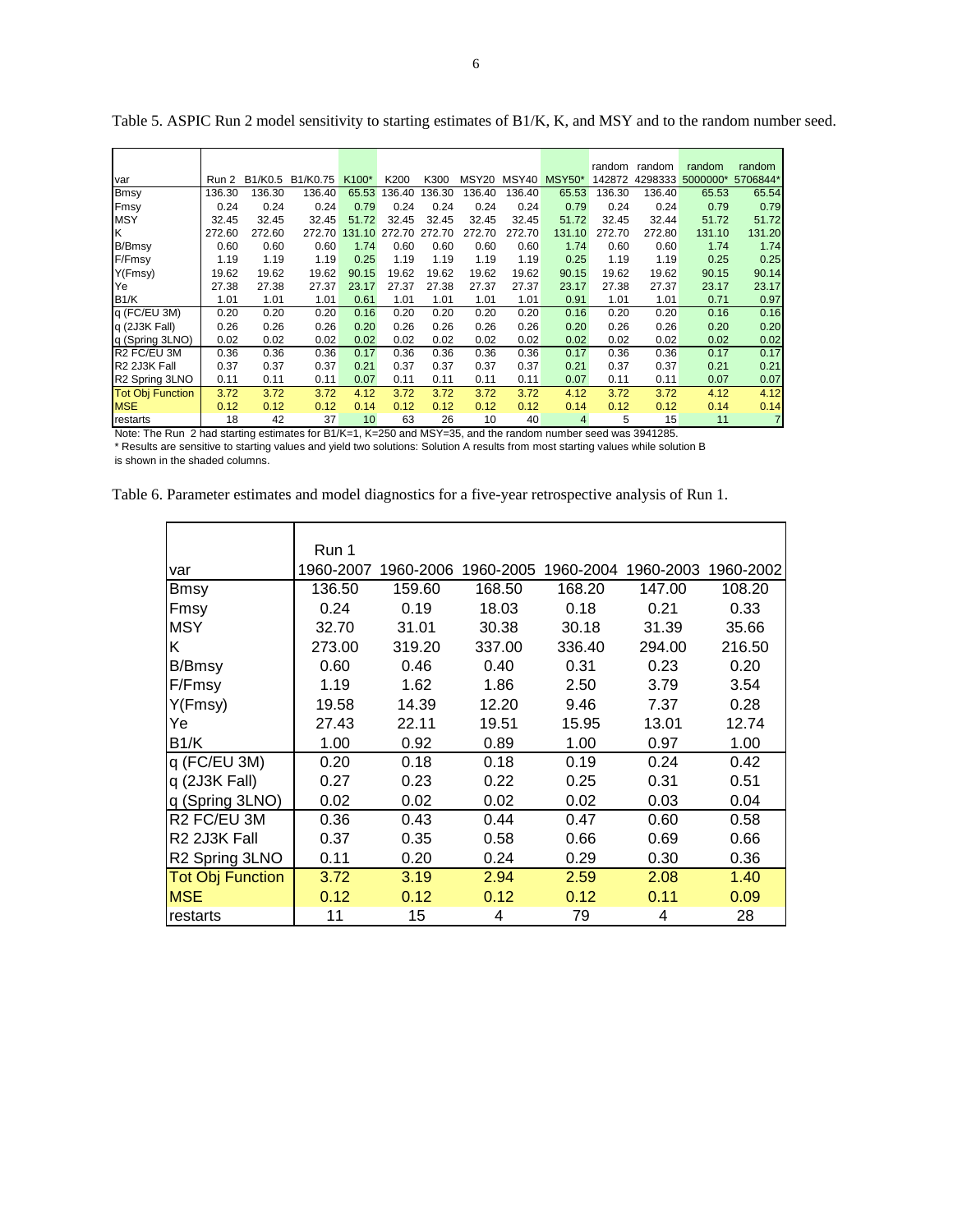|                                       | Run 2       |        |                               |        |           |           |
|---------------------------------------|-------------|--------|-------------------------------|--------|-----------|-----------|
| var                                   | (1975-2007) |        | 1975-2006 1975-2005 1975-2004 |        | 1975-2003 | 1975-2002 |
| <b>Bmsy</b>                           | 136.30      | 158.30 | 165.50                        | 164.00 | 144.90    | 108.10    |
| Fmsy                                  | 0.24        | 0.19   | 0.18                          | 0.18   | 0.21      | 0.33      |
| <b>MSY</b>                            | 32.45       | 30.52  | 29.84                         | 29.69  | 31.09     | 35.63     |
| Κ                                     | 272.60      | 316.70 | 330.90                        | 328.00 | 289.80    | 216.30    |
| B/Bmsy                                | 0.60        | 0.48   | 0.41                          | 0.32   | 0.24      | 0.20      |
| F/Fmsy                                | 1.19        | 1.61   | 1.84                          | 2.47   | 3.77      | 0.28      |
| Y(Fmsy)                               | 19.62       | 14.49  | 12.33                         | 9.56   | 7.41      | 7.08      |
| Ye                                    | 27.38       | 22.11  | 19.56                         | 16.05  | 13.06     | 12.75     |
| B1/K                                  | 1.01        | 1.01   | 1.01                          | 1.01   | 1.00      | 1.00      |
| $q$ (FC/EU 3M)                        | 0.20        | 0.18   | 0.18                          | 0.19   | 0.24      | 0.42      |
| q (2J3K Fall)                         | 0.26        | 0.23   | 0.22                          | 0.24   | 0.31      | 0.51      |
| q (Spring 3LNO)                       | 0.02        | 0.02   | 0.02                          | 0.02   | 0.03      | 0.04      |
| R <sub>2</sub> FC/EU 3M               | 0.36        | 0.43   | 0.44                          | 0.47   | 0.60      | 0.58      |
| R <sub>2</sub> 2J <sub>3</sub> K Fall | 0.37        | 0.35   | 0.58                          | 0.66   | 0.60      | 0.66      |
| R <sub>2</sub> Spring 3LNO            | 0.11        | 0.20   | 0.24                          | 0.29   | 0.60      | 0.36      |
| <b>Tot Obj Function</b>               | 3.72        | 3.18   | 2.93                          | 2.58   | 0.30      | 1.40      |
| <b>MSE</b>                            | 0.12        | 0.12   | 0.12                          | 0.12   | 0.11      | 0.09      |
| restarts                              | 18          | 19     | 19                            | 10     | 66        | 15        |

Table 7. Parameter estimates and model diagnostics for a five-year retrospective analysis of Run 2.

Table 8. Commercial catch per unit effort series standardized and modeled to remove the effects of depth and year.

|      | Model 5 (Depth*Year interaction) |        |          |  |  |  |  |
|------|----------------------------------|--------|----------|--|--|--|--|
|      | Canada                           | Spain  | Portugal |  |  |  |  |
|      | 2HJ3K                            | 3MNO   | 3LMNO    |  |  |  |  |
| 1992 |                                  | 0.9856 |          |  |  |  |  |
| 1993 |                                  | 0.8733 |          |  |  |  |  |
| 1994 |                                  | 0.7671 |          |  |  |  |  |
| 1995 |                                  | 0.9496 |          |  |  |  |  |
| 1996 |                                  | 1.0032 |          |  |  |  |  |
| 1997 |                                  | 1.0060 |          |  |  |  |  |
| 1998 | 0.8155                           | 0.8243 | 1.0000   |  |  |  |  |
| 1999 | 0.8171                           | 0.6262 | 1.1801   |  |  |  |  |
| 2000 | 1.3473                           | 1.0000 | 1.0938   |  |  |  |  |
| 2001 | 1.5574                           | 0.8424 | 0.8489   |  |  |  |  |
| 2002 | 1.3583                           | 1.1073 | 0.8633   |  |  |  |  |
| 2003 | 1.0000                           | 0.8256 | 0.8372   |  |  |  |  |
| 2004 | 0.9989                           | 0.6517 | 0.5141   |  |  |  |  |
| 2005 | 1.1214                           | 0.7563 | 0.9681   |  |  |  |  |
| 2006 | 2.5716                           | 0.9733 | 1.1235   |  |  |  |  |
| 2007 | 2.6470                           | 2.0088 | 1.4436   |  |  |  |  |
| 2008 | 2.7869                           | 1.7906 |          |  |  |  |  |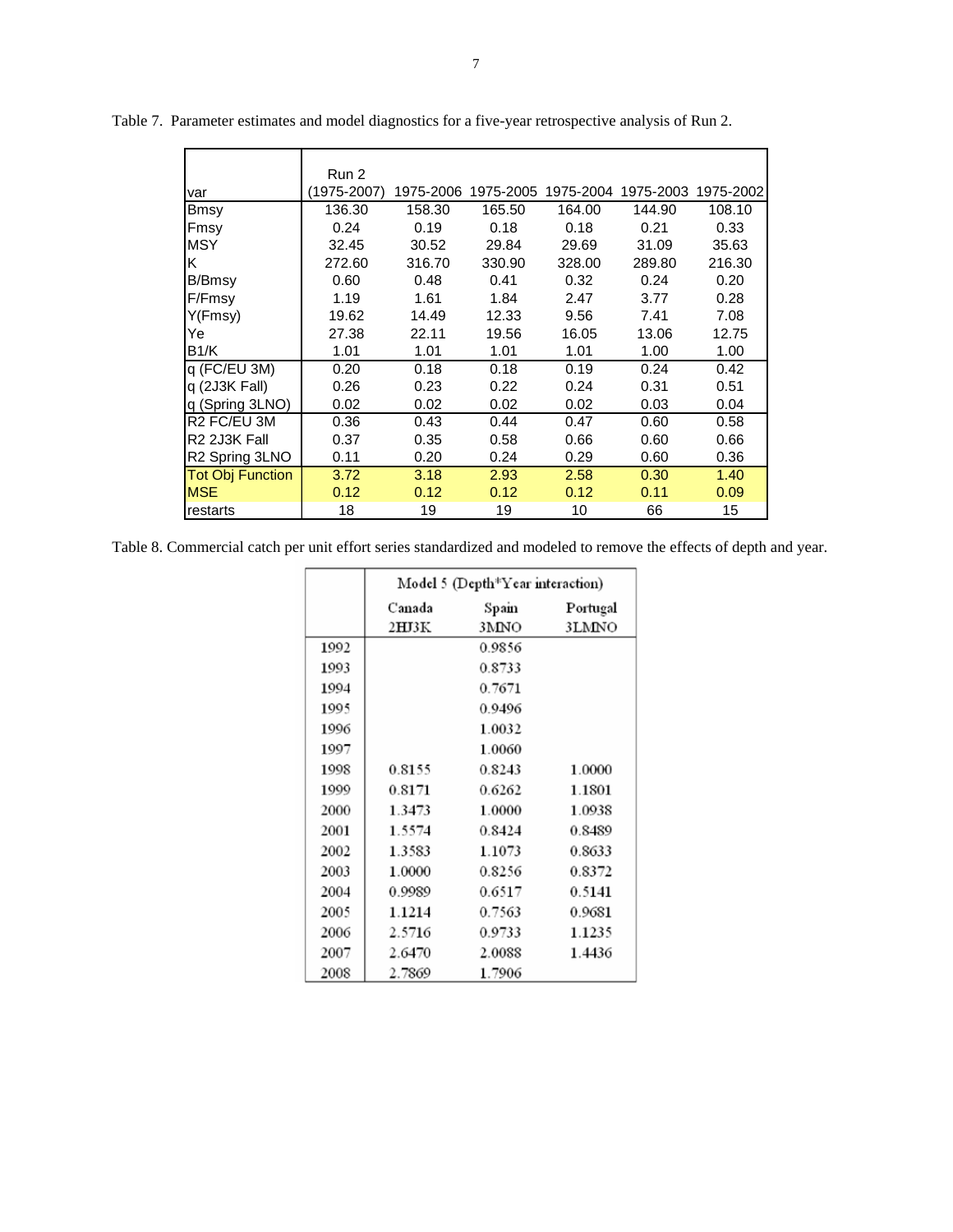| $\mathbf{1}$ | Spain CPUE+Catch (Kt) | 1.000    |                   |                 |                 |       |       |
|--------------|-----------------------|----------|-------------------|-----------------|-----------------|-------|-------|
|              |                       | 16       |                   |                 |                 |       |       |
|              |                       |          |                   |                 |                 |       |       |
| 2            | Cdn 2J3K Fall (Camp)  | 0.248    | 1.000             |                 |                 |       |       |
|              |                       | 12       | 12                |                 |                 |       |       |
|              |                       |          |                   |                 |                 |       |       |
| 3            | Cdn Spring 3LNO       | 0.182    | 0.666             | 1.000           |                 |       |       |
|              |                       | 11       | 11                | 11              |                 |       |       |
|              |                       |          |                   |                 |                 |       |       |
| 4            | EU 3M                 | $-0.067$ | 0.594             | 0.796           | 1,000           |       |       |
|              |                       | 16       | $12 \overline{ }$ | 11              | 20              |       |       |
| 5            | Canadian comm CPUE    | 0.753    | 0.320             |                 | $0.019 - 0.311$ | 1.000 |       |
|              |                       | 10       | 10                | 9               | 10              | 10    |       |
|              |                       |          |                   |                 |                 |       |       |
| 6            | Portugal comm CPUE    | 0.656    |                   | $0.766$ $0.603$ | 0.289           | 0.558 | 1,000 |
|              |                       | 10       | 10                | 9               | 10              | 10    | 10    |
|              |                       |          |                   |                 |                 |       |       |
|              |                       |          | 2                 | 3               | $\overline{4}$  | 5     | 6     |

Table 9. Correlation among input series (Number of pairwise observations below) for survey indices and commercial CPUE series.

Table 10. Parameter estimates and model diagnostics from representative runs (one from each solution group) of ASPIC with commercial CPUE series and catch only.

|                            | Comm CPUE +catch only |            |
|----------------------------|-----------------------|------------|
|                            | Solution A            | Solution B |
| <b>Bmsy</b>                | 112.8                 | 230.4      |
| Fmsy                       | 0.313                 | 0.2648     |
| <b>MSY</b>                 | 35.3                  | 61.01      |
| κ                          | 225.5                 | 460.8      |
| B/Bmsy                     | 0.981                 | 0.5472     |
| F/Fmsy                     | 0.6944                | 0.7499     |
| Y(Fmsy)                    | 34.63                 | 33.39      |
| Ye                         | 35.29                 | 48.5       |
| B1/K                       | 0.09508               | 0.1432     |
| q (FC/EU 3M)               | 0.01215               | 0.01277    |
| q (2J3K Fall)              | 0.01594               | 0.01666    |
| q (Spring 3LNO)            | 0.01163               | 0.01212    |
| R <sub>2</sub> FC/EU 3M    | 0.479                 | 0.234      |
| R2 2J3K Fall               | 0.336                 | 0.511      |
| R <sub>2</sub> Spring 3LNO | 0.47                  | 0.552      |
| Tot Obj Function           | 2.74062456            | 2.31874124 |
| <b>MSE</b>                 | 0.09135               | 0.0729     |
| restarts                   | 10                    | 411        |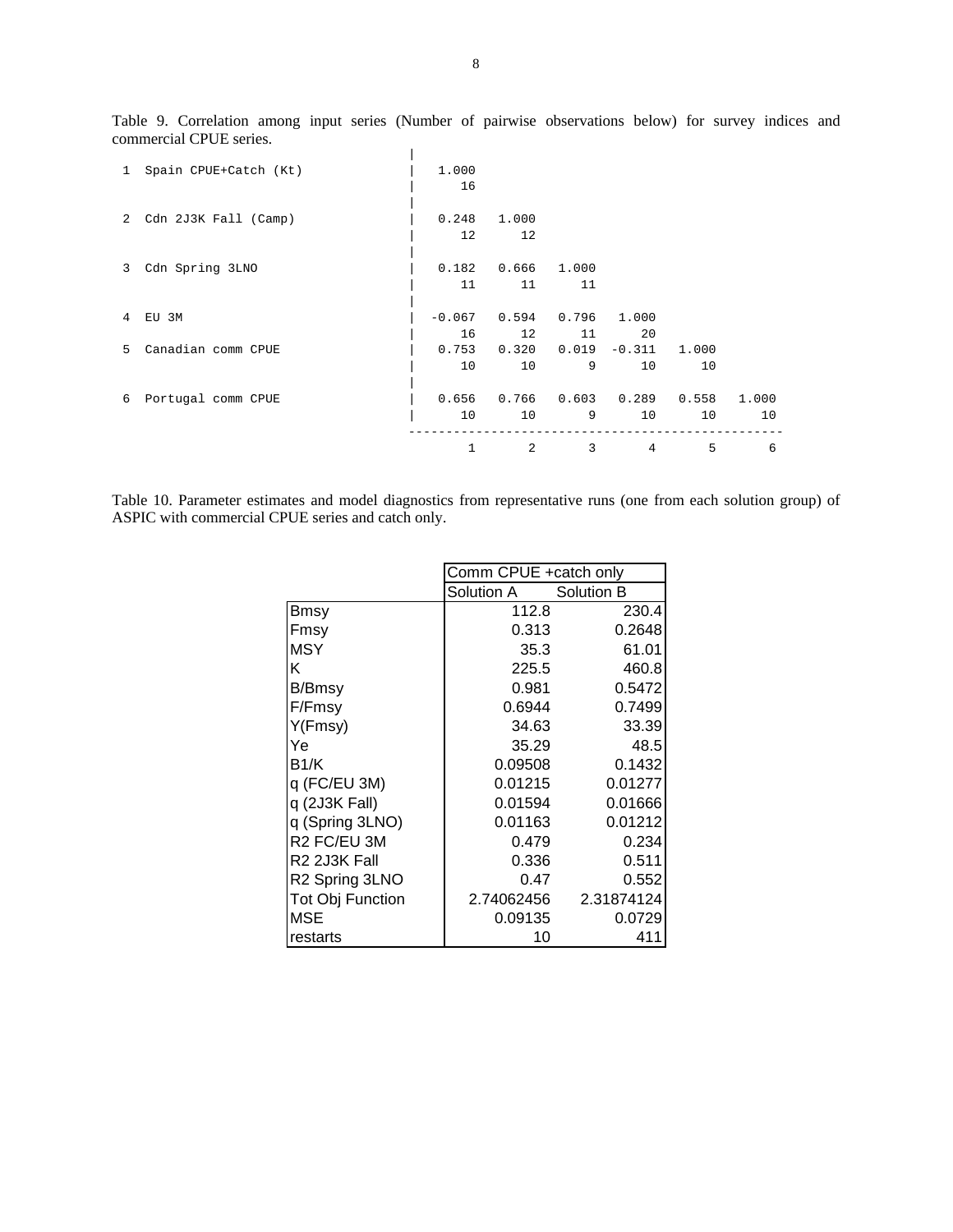

Figure 1. Relative biomass and fishing mortality from SCR 04/55 (ASPIC version 5.05) compared with the same formulation (but with revised EU survey and unconverted Engel data) in ASPIC version 5.33 (rerun SCR 04/55).



Figure 2. Relative biomass and fishing mortality from ASPIC (V5.33) comparative runs: SCR 04/55, updated rerun (2007 data), Run 1 (1960-2007) and Run 2 (1975-2007).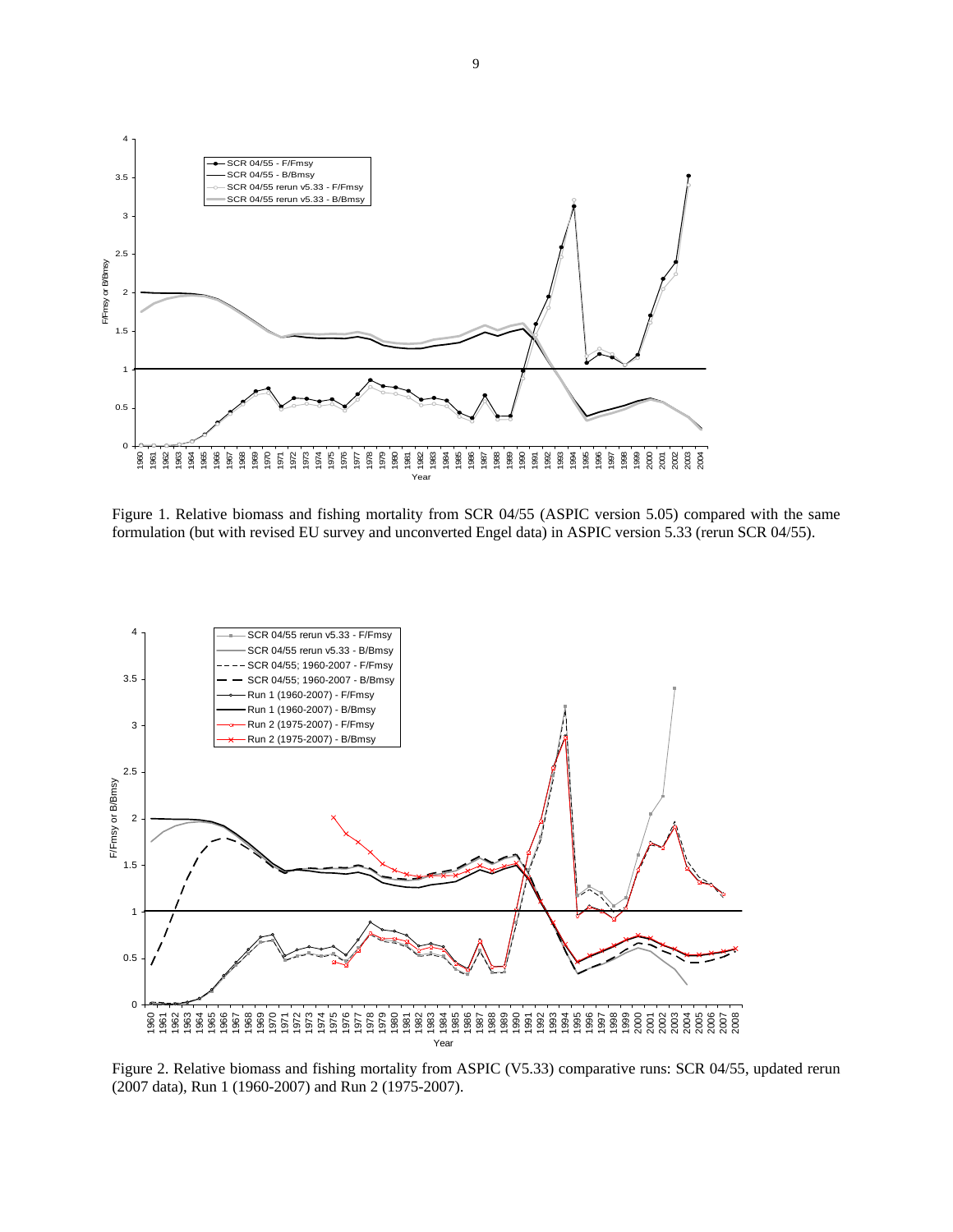

Figure 3. Relative biomass and fishing mortality (upper left panel), and observed and predicted biomass indices from ASPIC model Run 1.



Figure 4. Relative biomass and fishing mortality (upper left panel), and observed and predicted biomass indices from ASPIC model Run 2.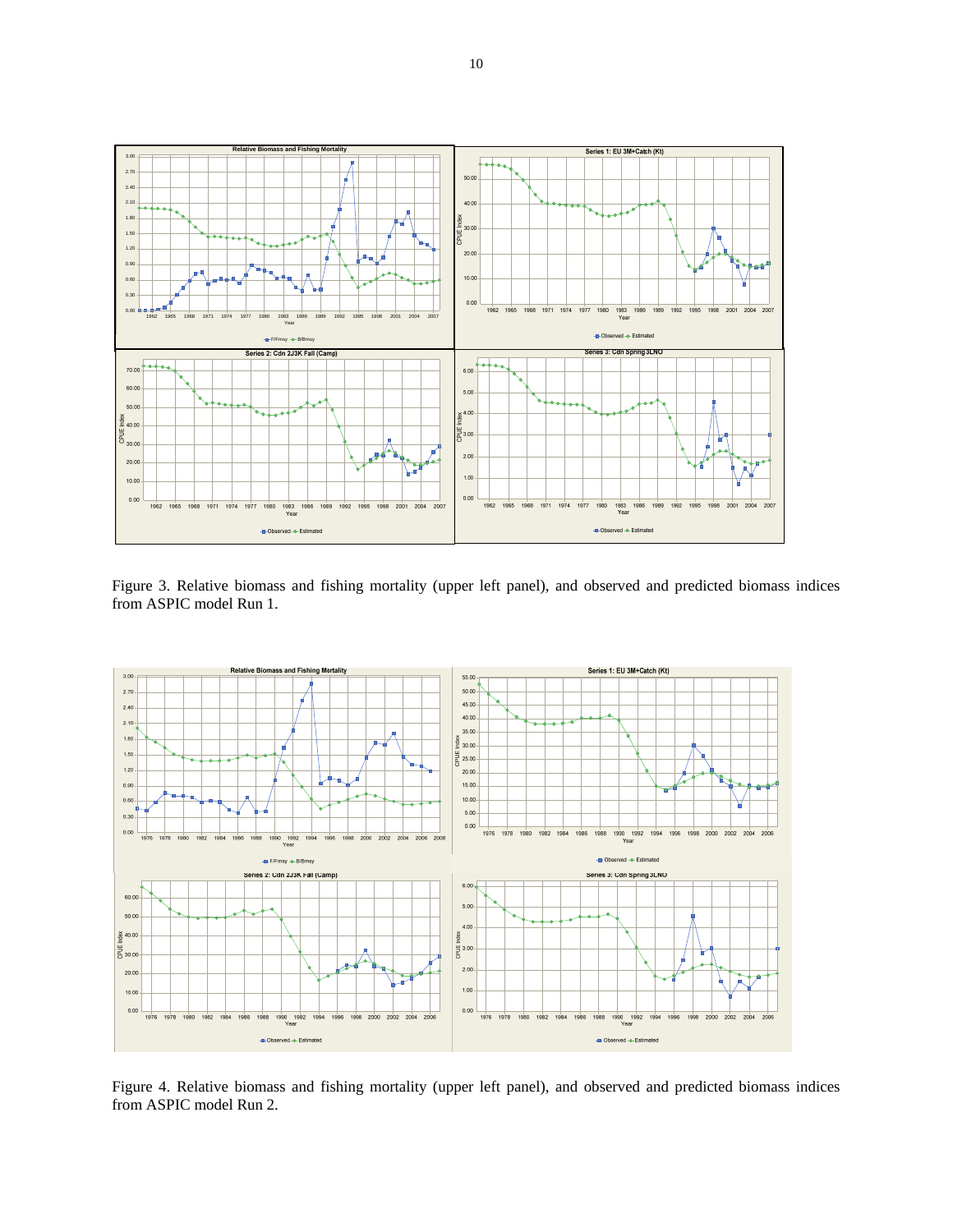**Run 1** Run 2



Figure 5. Log residuals for the 3 series in the ASPIC model Runs 1 and 2 for Greenland halibut.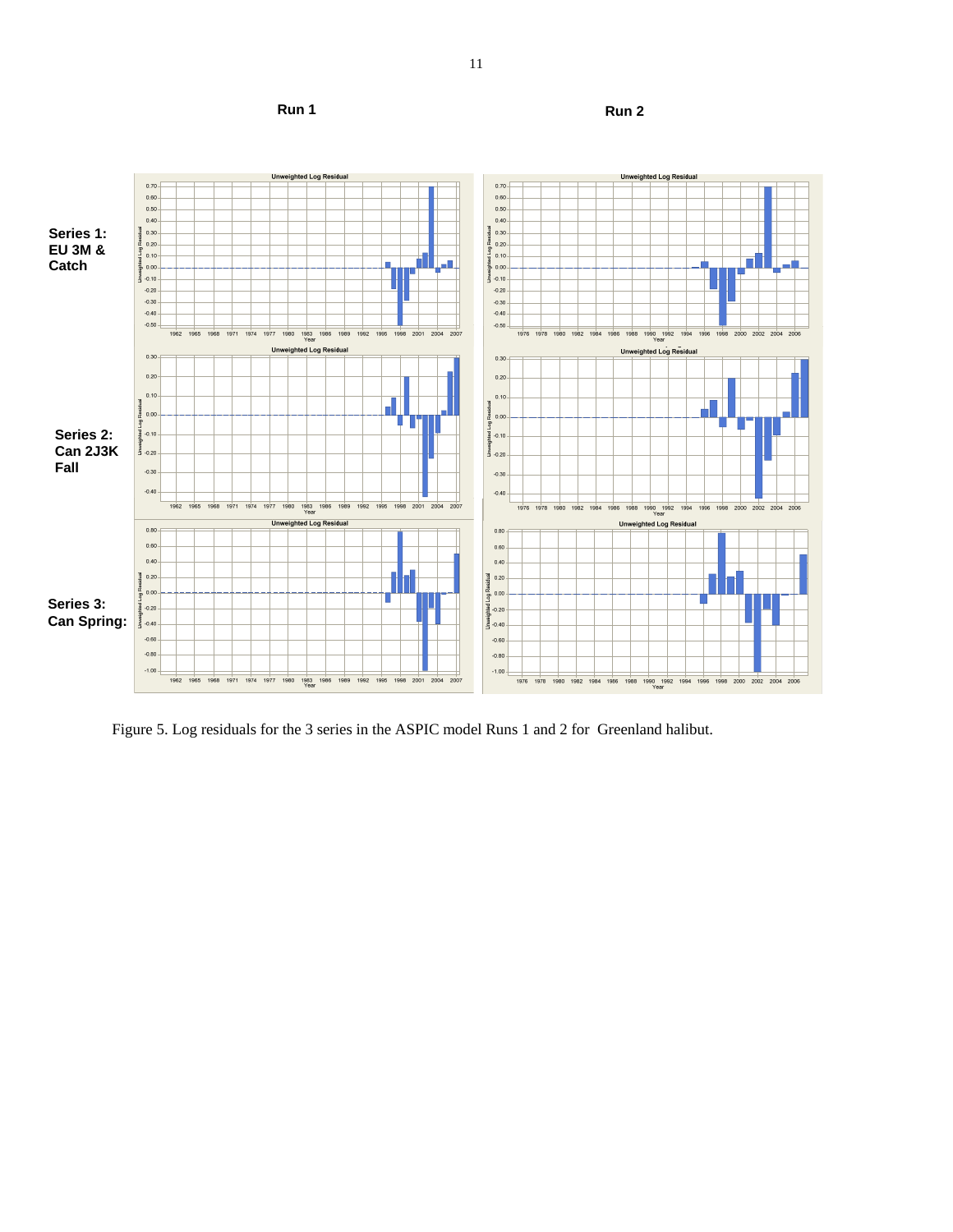

Figure 6. ASPIC model Run 1 sensitivity to changing starting estimates for B1/K, MSY, K and the random number seed. (See Table 4 for parameter starting estimates that yield solution A and B)



Figure 7. ASPIC model Run 2 sensitivity to changing starting estimates for B1/K, MSY, K and the random number seed. (See Table 5 for parameter starting estimates that yield solution A and B)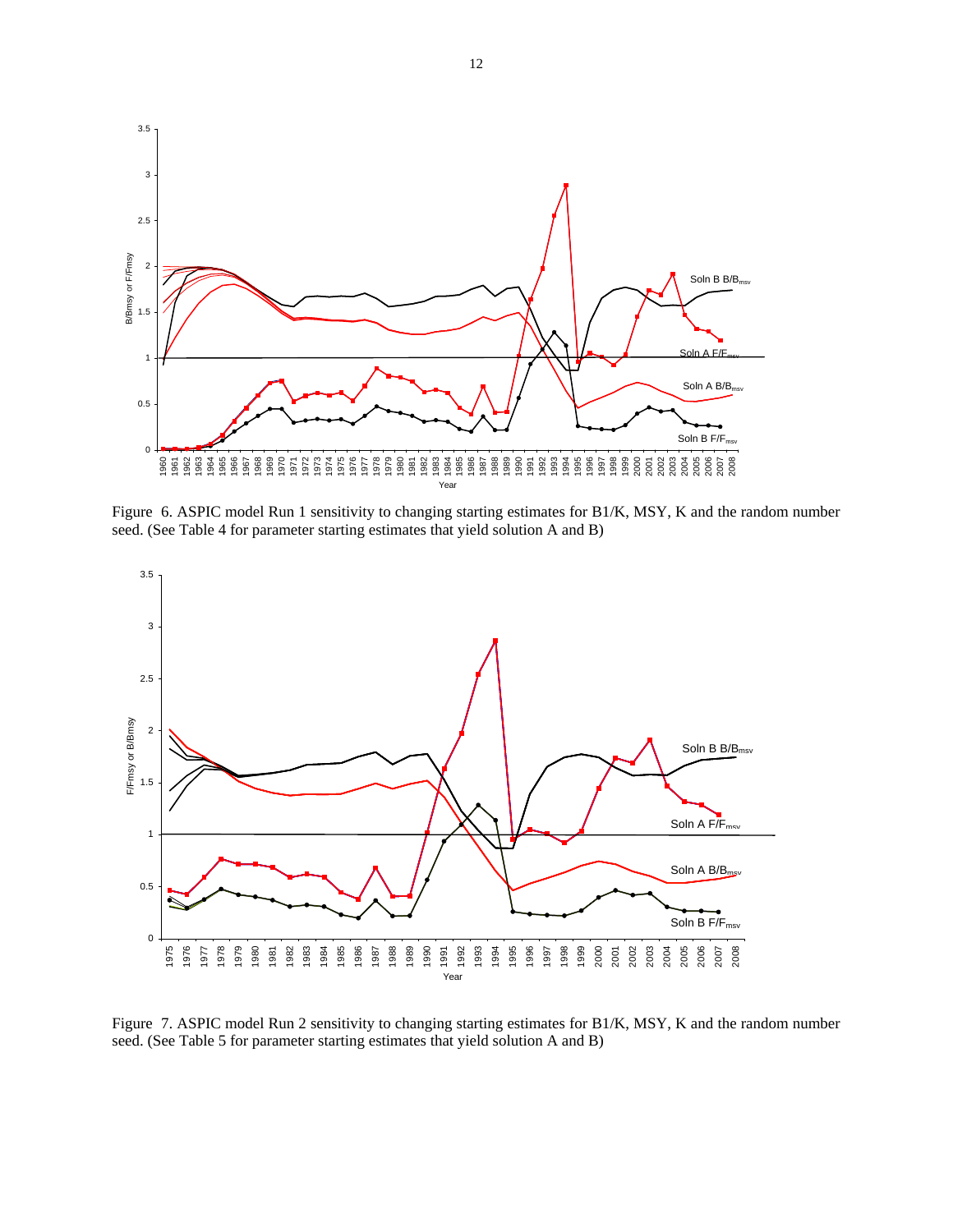

Figure 8. Relative biomass and fishing mortality for a five year retrospective view of ASPIC for Greenland halibut Run 1. Solid lines represents  $B/B_{\text{msy}}$ ; dashed lines are  $F/F_{\text{msy}}$ .



Figure 9. Relative biomass and fishing mortality for a five year retrospective view of ASPIC for Greenland halibut Run 2. Solid lines represents  $\rm B/B_{msy};$  dashed lines are F/F<sub>msy</sub>.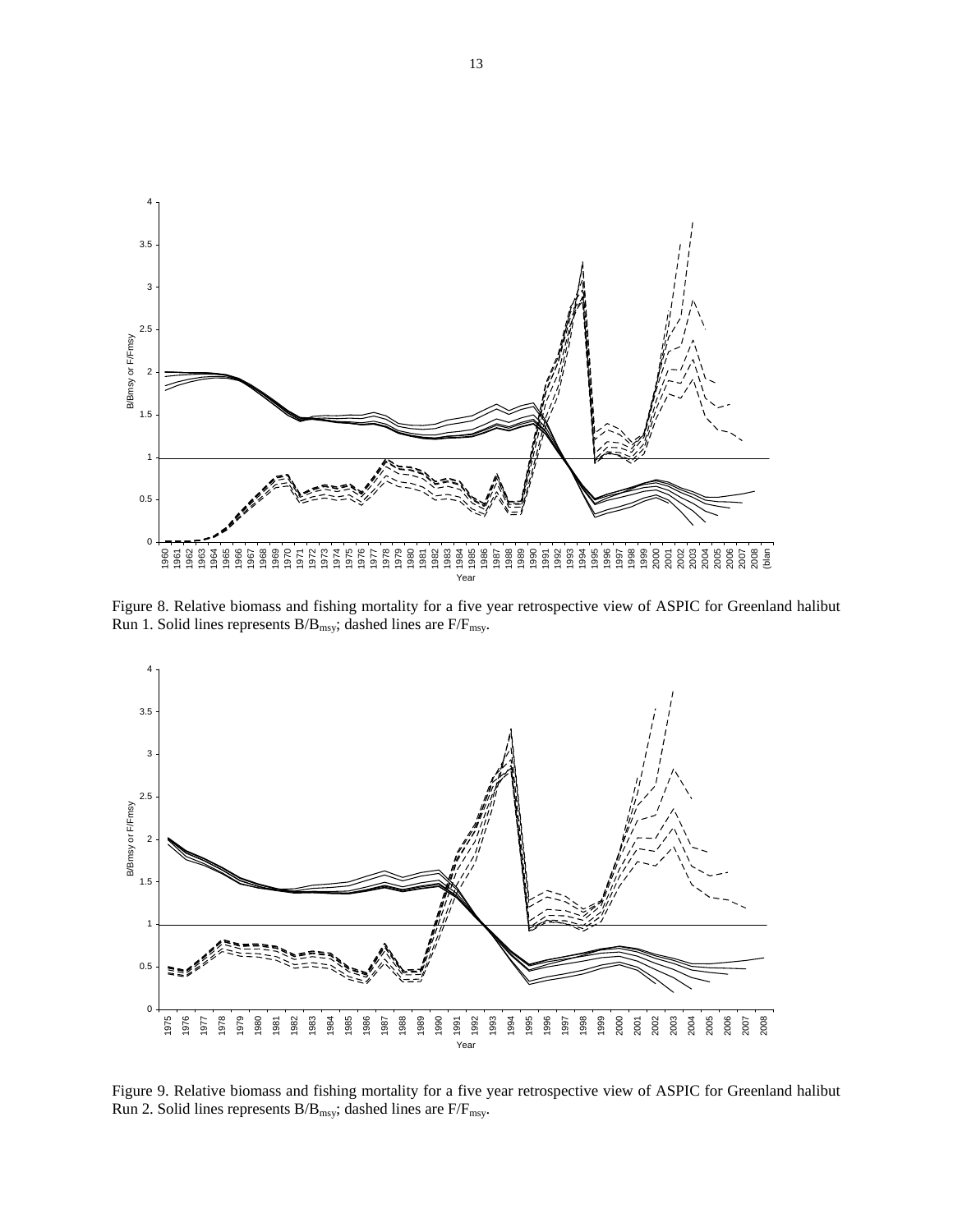

Figure 10. Relative biomass and fishing mortality for a five year retrospective view of ASPIC for Greenland halibut from a sensitivity run of Run 2 with random number changed to 5706844 (solution B). Solid lines represents  $B/B_{\rm msy}$ ; dashed lines are  $\rm F/F_{msy}.$ 



Figure 11. Survey indices scaled to each series mean, and commercial CPUE series that have been modeled for effects of depth and year (see Table 8, Rademeyer pers. comm.).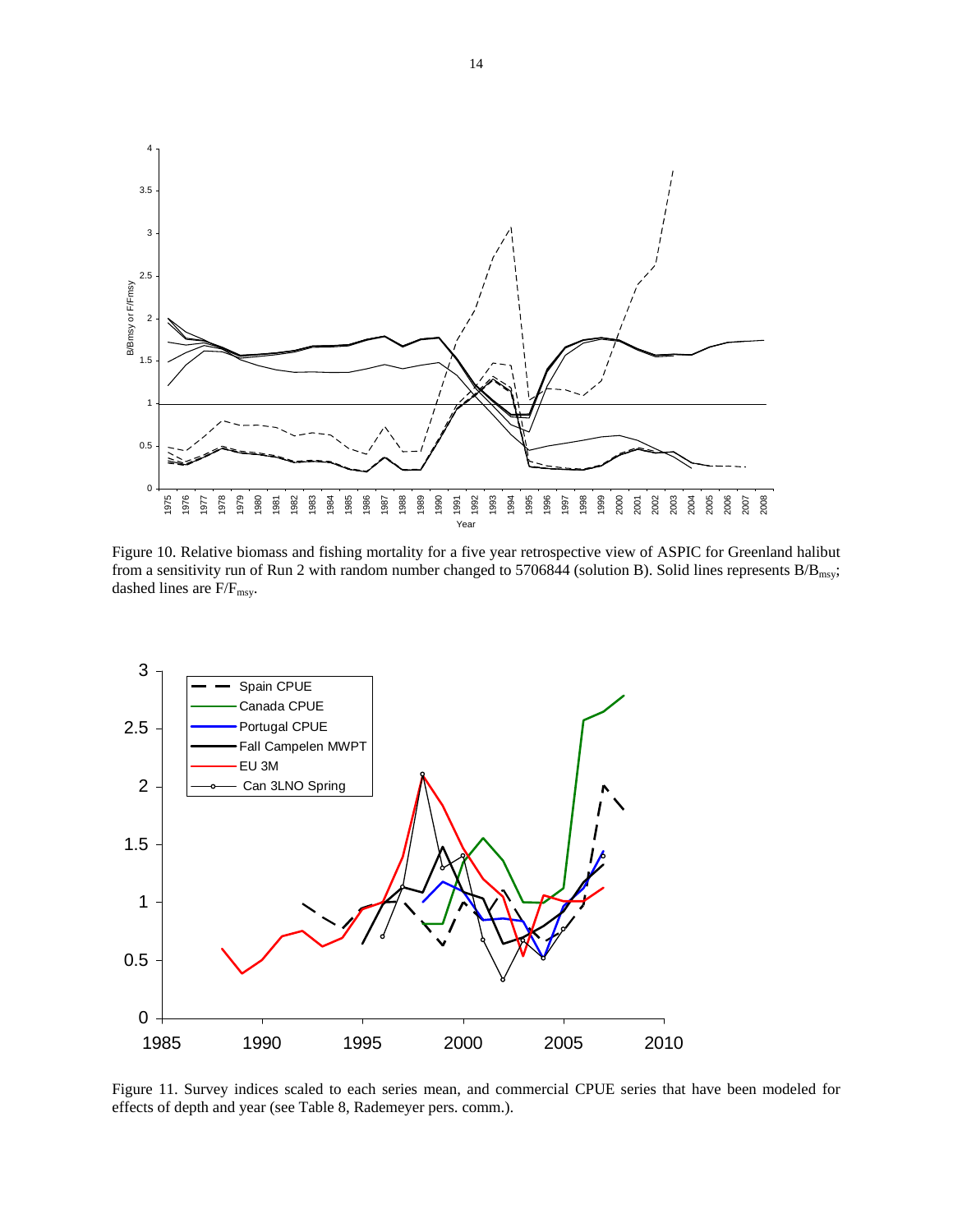

Figure 12. Relative biomass and fishing mortality from ASPIC Run 2 (survey indices and catch) compared to a run with only commercial CPUEs and catch (starting estimates the same as run2).



Figure 13. Relative biomass and fishing mortality from ASPIC sensitivity runs for the CPUEs + catch only run changing the starting estimates for MSY.